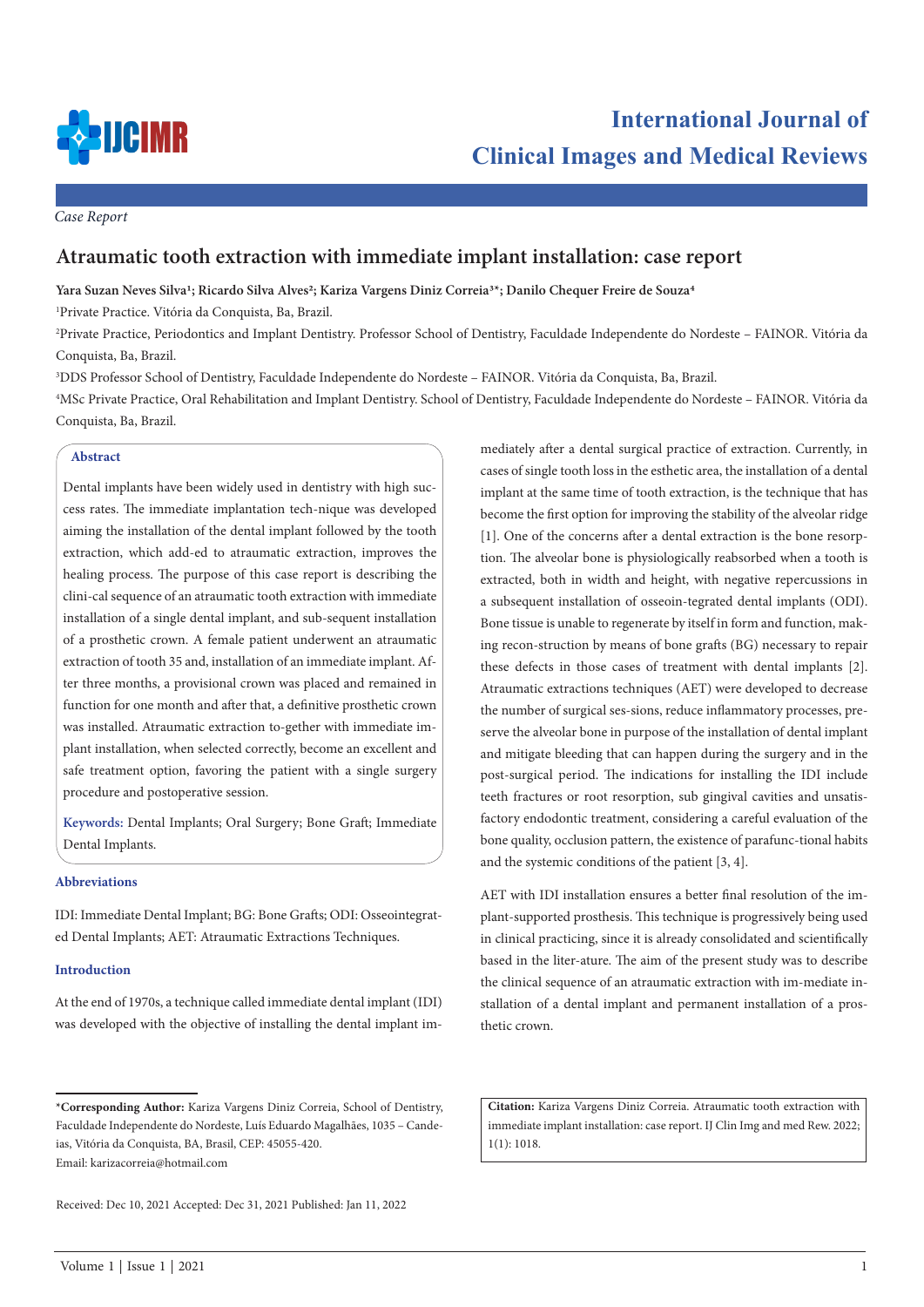# **Case Report**

Female patient, 51 years old, with no report of systemic disease, sought treatment in a private office presenting a fistula in the lower premolars area, on the left side. In the periapical radiographic image, tooth 35 showed an oblique root fracture, fiberglass pin with length up to the middle third of the root, no observation of the remain-ing obturator material, destruction of hard lamina and alveolar crest in preserved mesial and peri-apex (**Figure 1**).





#### **Surgical Procedure**

A dose of 500 mg of amoxicillin was prescribed two days before the surgery. The patient was instructed to rinse the mouth with oral chlorhexidine 0.12% three times a day, during one minute, every 8 hours to minimize oral bacterial load for 21 days. Local anesthesia was delivered with 4% articaine with adrenaline 1:100,000 in the mental foramen as well as local infiltration immediate to the tooth. Once anesthesia was achieved, extraction of the tooth 35 followed using an atraumatic technique using periotomes in a flapless approach.

After the tooth extraction, immediate implant installation was performed in the same surgical procedure, filling the gap between alveolar bone and the dental implant with a natural bone substitute (Bio-Oss®, Geistlich, Swit-zerland). Morse taper implant (3.5mm by 11.5mm) (Neodent, Curitiba, Brazil) was used without immediate loading, only a cover screw was installed, and it stood there for three months (**Figure 2**). The same antibiotic used initially, was prescribed again for a week.



**Figure 2:** (A) Atraumatic extraction. (B) Installation of the dental implant. (C) Evaluation for placing biomaterial. (D) Suture.

After the healing period, the reopening surgery was performed, with the placement of a temporary crown using a universal abutment. After 30 days, the impression was taken to create a zirconia copping, and then, subsequent application of the ceramic and finally the installation of the permanent crown (**Figure 3**).



**Figure 3:** (A) Zirconia copping and bite registration. (B) Installation of the permanent crown.

The final restorations were delivered without complications and in compliance with the patient's aesthetic and functional expectations.

#### **Discussion**

The placement of a dental implant immediately after a tooth extraction is a procedure that reduces the patient's discomfort and risks, as well the number of interventions to which the patient would is submitted. This technique is a safe option in periodontal or endodontic infected sites, even when immediate implant loading is used [5]. Despite, a treatment plan should be carried out, assessing the patient's systemic conditions, and considering the risks and benefits [6]. The present report describes excellent results in an atraumatic extraction with the installa-tion of an IDI, even in an area with suppuration. It is noteworthy that there is no consensus regarding the im-plant insertion time. Treatment with dental implants promotes better results in healed sockets. However, there is a convergence when it comes to the patients' satisfaction when they are rehabilitated with immediate implants, especially with immediate loading [7]. Dimensional changes in bone and gingival tissues right after a tooth ex-traction, promotes functional and aesthetic alterations [8]. In that regard, not only does the implant installation technique increases the success rate, but also the way the alveolus is treated after the extraction is able to main-tain a degree of conservation and provide better bone support for prosthetic rehabilitation [9]. In this present case, the immediate implant installation and the filling of the alveolar space with biomaterial was performed as the most suitable treatment plan. Atraumatic extraction preserves bone tissue and reduces trauma to the pa-tient, enabling treatment with osseointegrated implants. It is shown as a safer method in situations of fine alveo-lar ridge and with greater chances of fractures [10]. It aims to perform the extraction of the tooth in the vertical direction, preserving alveolar bone and having a minimum of bone expansion, considering that the amount of remaining alveolar bone cortices and healthy bone apically to the socket for anchoring the dental implant are important factors as a condition of an adequate its initial stabilization and an alveolar repair process without major complications [11].